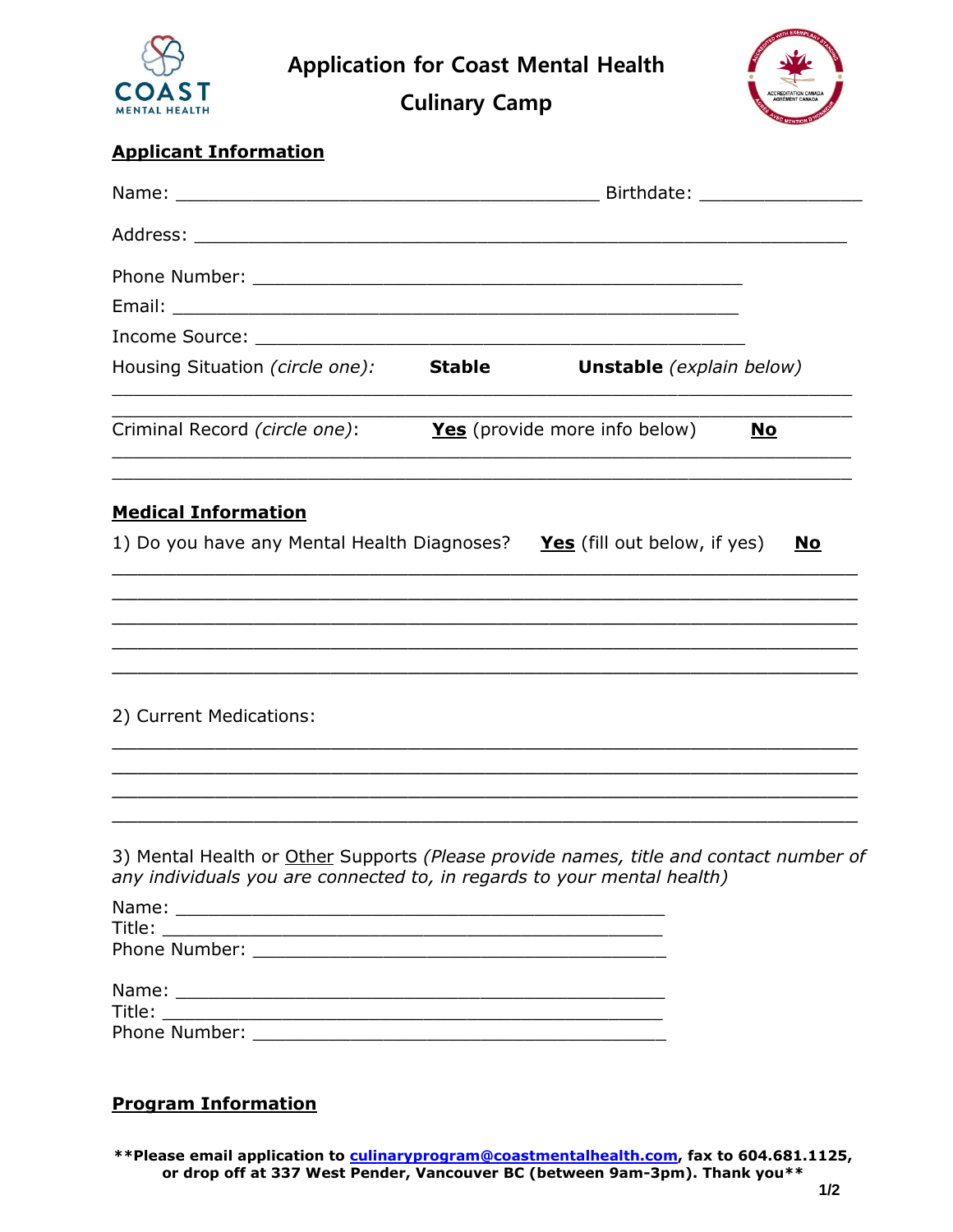1) Briefly describe your strengths and skills that would make you a suitable participant for the Culinary Camp .

**Strengths:** \_\_\_\_\_\_\_\_\_\_\_\_\_\_\_\_\_\_\_\_\_\_\_\_\_\_\_\_\_\_\_\_\_\_\_\_\_\_\_\_\_\_\_\_\_\_\_\_\_\_\_\_\_\_\_\_\_\_ \_\_\_\_\_\_\_\_\_\_\_\_\_\_\_\_\_\_\_\_\_\_\_\_\_\_\_\_\_\_\_\_\_\_\_\_\_\_\_\_\_\_\_\_\_\_\_\_\_\_\_\_\_\_\_\_\_\_ \_\_\_\_\_\_\_\_\_\_\_\_\_\_\_\_\_\_\_\_\_\_\_\_\_\_\_\_\_\_\_\_\_\_\_\_\_\_\_\_\_\_\_\_\_\_\_\_\_\_\_\_\_\_\_\_\_\_ **Skills**:\_\_\_\_\_\_\_\_\_\_\_\_\_\_\_\_\_\_\_\_\_\_\_\_\_\_\_\_\_\_\_\_\_\_\_\_\_\_\_\_\_\_\_\_\_\_\_\_\_\_\_\_\_ \_\_\_\_\_\_\_\_\_\_\_\_\_\_\_\_\_\_\_\_\_\_\_\_\_\_\_\_\_\_\_\_\_\_\_\_\_\_\_\_\_\_\_\_\_\_\_\_\_\_\_\_\_\_\_\_\_\_ \_\_\_\_\_\_\_\_\_\_\_\_\_\_\_\_\_\_\_\_\_\_\_\_\_\_\_\_\_\_\_\_\_\_\_\_\_\_\_\_\_\_\_\_\_\_\_\_\_\_\_\_\_\_\_\_\_\_ \_\_\_\_\_\_\_\_\_\_\_\_\_\_\_\_\_\_\_\_\_\_\_\_\_\_\_\_\_\_\_\_\_\_\_\_\_\_\_\_\_\_\_\_\_\_\_\_\_\_\_\_\_\_\_\_\_\_ 2) What are some challenges/barriers *(addiction, mental health, finances…)* you currently face, that may make it difficult for you to obtain employment? \_\_\_\_\_\_\_\_\_\_\_\_\_\_\_\_\_\_\_\_\_\_\_\_\_\_\_\_\_\_\_\_\_\_\_\_\_\_\_\_\_\_\_\_\_\_\_\_\_\_\_\_\_\_\_\_\_\_ \_\_\_\_\_\_\_\_\_\_\_\_\_\_\_\_\_\_\_\_\_\_\_\_\_\_\_\_\_\_\_\_\_\_\_\_\_\_\_\_\_\_\_\_\_\_\_\_\_\_\_\_\_\_\_\_\_\_ \_\_\_\_\_\_\_\_\_\_\_\_\_\_\_\_\_\_\_\_\_\_\_\_\_\_\_\_\_\_\_\_\_\_\_\_\_\_\_\_\_\_\_\_\_\_\_\_\_\_\_\_\_\_\_\_\_\_ \_\_\_\_\_\_\_\_\_\_\_\_\_\_\_\_\_\_\_\_\_\_\_\_\_\_\_\_\_\_\_\_\_\_\_\_\_\_\_\_\_\_\_\_\_\_\_\_\_\_\_\_\_\_\_\_\_\_ \_\_\_\_\_\_\_\_\_\_\_\_\_\_\_\_\_\_\_\_\_\_\_\_\_\_\_\_\_\_\_\_\_\_\_\_\_\_\_\_\_\_\_\_\_\_\_\_\_\_\_\_\_\_\_\_\_ 3) Why are you interested in participating in the Culinary Camp? \_\_\_\_\_\_\_\_\_\_\_\_\_\_\_\_\_\_\_\_\_\_\_\_\_\_\_\_\_\_\_\_\_\_\_\_\_\_\_\_\_\_\_\_\_\_\_\_\_\_\_\_\_\_\_\_\_\_ \_\_\_\_\_\_\_\_\_\_\_\_\_\_\_\_\_\_\_\_\_\_\_\_\_\_\_\_\_\_\_\_\_\_\_\_\_\_\_\_\_\_\_\_\_\_\_\_\_\_\_\_\_\_\_\_\_\_ \_\_\_\_\_\_\_\_\_\_\_\_\_\_\_\_\_\_\_\_\_\_\_\_\_\_\_\_\_\_\_\_\_\_\_\_\_\_\_\_\_\_\_\_\_\_\_\_\_\_\_\_\_\_\_\_\_ \_\_\_\_\_\_\_\_\_\_\_\_\_\_\_\_\_\_\_\_\_\_\_\_\_\_\_\_\_\_\_\_\_\_\_\_\_\_\_\_\_\_\_\_\_\_\_\_\_\_\_\_\_\_\_\_\_\_ \_\_\_\_\_\_\_\_\_\_\_\_\_\_\_\_\_\_\_\_\_\_\_\_\_\_\_\_\_\_\_\_\_\_\_\_\_\_\_\_\_\_\_\_\_\_\_\_\_\_\_\_\_\_\_\_\_\_ \_\_\_\_\_\_\_\_\_\_\_\_\_\_\_\_\_\_\_\_\_\_\_\_\_\_\_\_\_\_\_\_\_\_\_\_\_\_\_\_\_\_\_\_\_\_\_\_\_\_\_\_\_\_\_\_\_\_

4) Please put a #1 for your first choice of dates and #2 for a second choice. We will do our best to accommodate all requests.

| June 21-23  |  |
|-------------|--|
| July 12-14  |  |
| July 19-21  |  |
| August 9-11 |  |